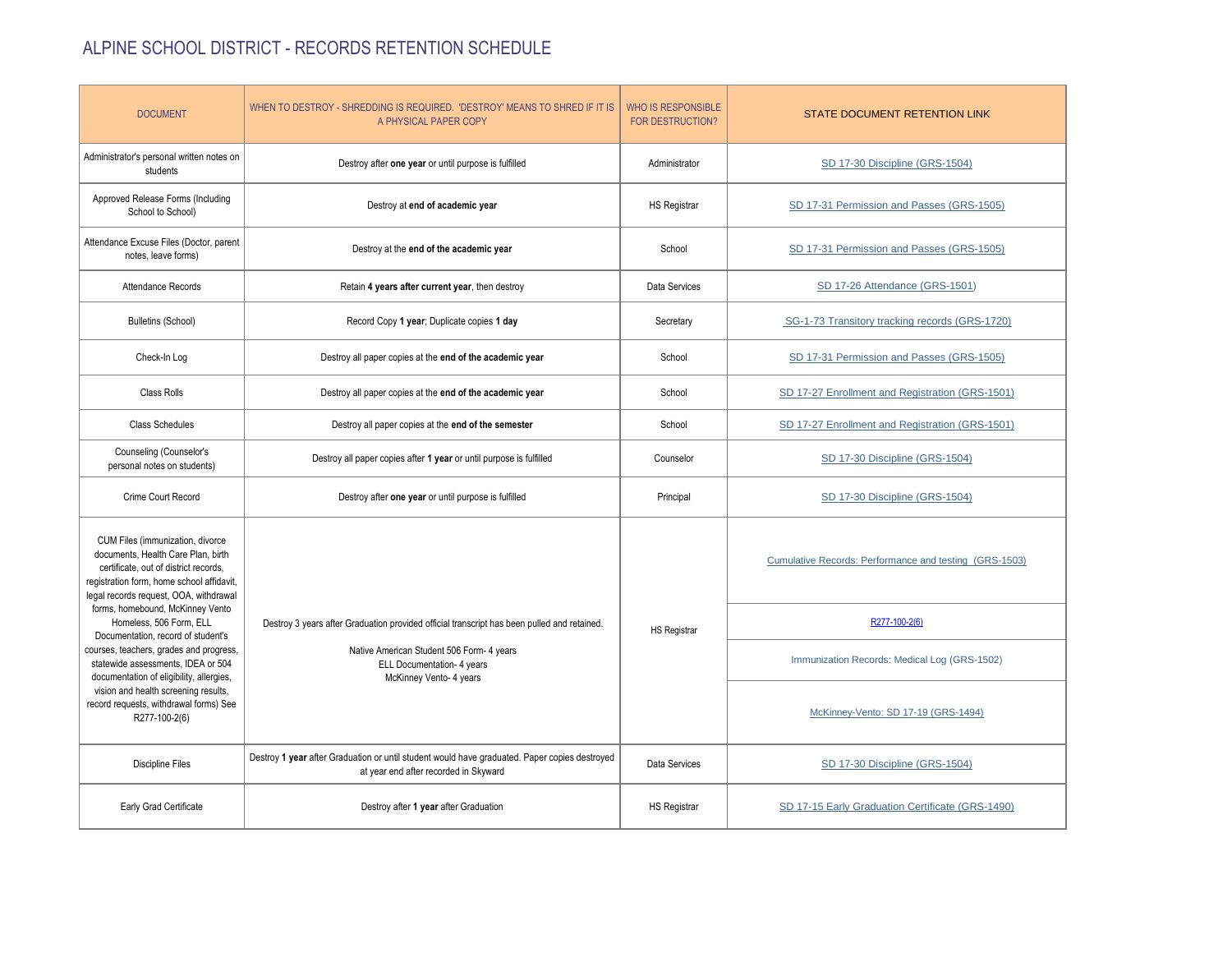| <b>DOCUMENT</b>                                     | WHEN TO DESTROY - SHREDDING IS REQUIRED. 'DESTROY' MEANS TO SHRED IF IT IS<br>A PHYSICAL PAPER COPY             | <b>WHO IS RESPONSIBLE</b><br><b>FOR</b><br><b>DESTRUCTION?</b> | STATE DOCUMENT RETENTION LINK                           |
|-----------------------------------------------------|-----------------------------------------------------------------------------------------------------------------|----------------------------------------------------------------|---------------------------------------------------------|
| Emergency Form                                      | Retain until superseded, then destroy                                                                           | School                                                         | SD 17-28 Medical (GRS-1502)                             |
| <b>Grade Sheets</b>                                 | Destroy all paper copies at end of academic year. Now recorded on Skyward.<br>Electronic: Destroy after 3 years | School/Data Services                                           | SD 17-29 Performance and Testing (GRS-1503)             |
| <b>Graduation Cohort</b>                            | Retain for 20 years; then transfer records to the archives.                                                     | Data Services                                                  | SD 17-25 Student History (GRS-1499)                     |
| <b>Graduation Programs</b>                          | PERMANENT (2 copies)                                                                                            | <b>HS Registrar</b>                                            | SD 19-21 Graduation Programs (GRS-1529)                 |
| Handbook (School)                                   | PERMANENT - 2 copies plus back-up electronic copy                                                               | School                                                         | SD 19-43 School Histories (GRS-1551)                    |
| Health and Immunization<br>Records                  | Destroy 3 years after graduation                                                                                | HS Registrar                                                   | SD 17-28 Medical (GRS-1502)                             |
| Health Care Plans - Student (Kept in<br>CUM folder) | 3 years or until superseded; or student transitions to next school                                              | Nurse                                                          | SD 17-28 Medical (GRS-1502)                             |
| Health History - Student (Kept in CUM<br>folder)    | 3 years or until superseded; or student transitions to next school                                              | Nurse                                                          | SD 17-28 Medical (GRS-1502)                             |
| Health Room Logs                                    | Destroy paper copies after 1 year                                                                               | Nurse                                                          | SD 17-28 Medical (GRS-1502)                             |
| <b>Homeschool Affidavits</b>                        | Retain until superseded or Graduation, then destroy                                                             | <b>HS Registrar</b>                                            | SD 17-27 Enrollment and Registration (GRS-1501)         |
| <b>INACTIVE CUM files</b>                           | Destroy 3 years after Graduation provided official transcript has been pulled and retained.                     | <b>HS Registrar</b>                                            | SD 17-23 Non-Transferred Student Files (GRS-1497)       |
| Injury - Written Reports                            | 7 years or until litigation is resolved                                                                         | School/ Risk Mgmt                                              | SD 8-9 Student Injury Report (GRS-1386)                 |
| <b>International Students</b>                       | 4 years after exchange year                                                                                     | <b>HS Registrar</b>                                            | SD 17-13 Student Exchange Records (GRS-1503)            |
| Locator Cards (Student Schedule)                    | Destroy end of semester                                                                                         | JH/HS Attendance<br>Secretary                                  | SD 17-27 Enrollment and Registration (GRS-1501)         |
| McKinney-Vento Student (Homeless)<br>Documents      | Destroy after 4 years after the student is no longer homeless.                                                  | School                                                         | SD 17-20 Monthly Homeless Children and Youth (GRS-1495) |
| <b>Medication Logs</b>                              | Retain 3 years or until student transitions to next school; then destroy                                        | Nurse                                                          | SD 17-28 Medical (GRS-1502)                             |
| Newspapers (School)                                 | PERMANENT - 2 copies plus back-up electronic copy                                                               | School                                                         | SD 19-43 School Histories (GRS-1551)                    |